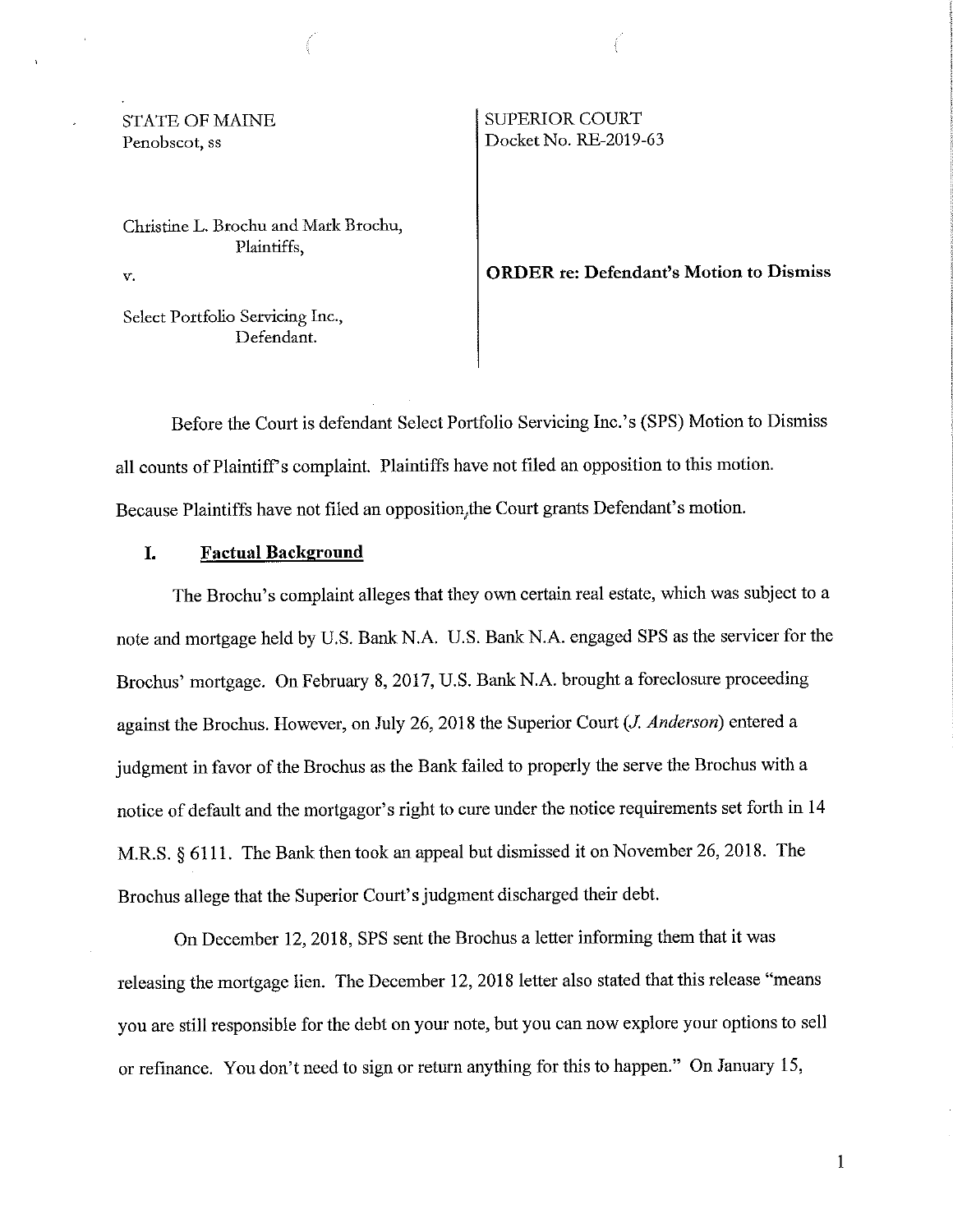2019, U.S. Bank, through the First American Title Insurance Company, recorded a deed of trust in the Penobscot County Registry of Deeds, which discharged the Brochus mortgage. This mortgage discharge is recorded in Book 15047, page 179.

Plaintiffs allege that on April 18, 2019 it sent SPS a letter notifying SPS of their claims against it. In a letter dated April 30, 2019, SPS answered the Plaintiff's letter by informing them that their account was "charged off' on December 7, 2018 and provided them with the mortgage discharge noted above. (Pl.'s Compl. Ex. 7.) SPS also stated in the letter that it was refusing to compensate the Brochus for "issues related to their account." (Pl.'s Compl. Ex. 7.)

Plaintiffs filed suit on November 21, 2019. Plaintiffs' complaint includes six counts: Count I alleges violations of 14 M.R.S. § 551 (Maine's mortgage discharge statute); Count II alleges breach of contract; Count III alleges violations of the Maine Unfair Trade Practices Act; Count VI alleges violations of the Maine Consumer Credit Code; Count V alleges violations of the Maine Fair Debt Collections Practices Act; Count VI requests declaratory judgment regarding rights to the Brochus' real estate. Defendant's filed their motion to dismiss all of Plaintiffs' claims on December 13, 2019. Plaintiffs' have not filed an opposition to Defendant's motion.

#### **II. Analysis**

Plaintiff has not opposed Defendant's motion to dismiss. "When a motion is unopposed, the court need not reach the merits of the motion because, under Rule  $7(c)(3)$ , the adverse party has waived any objection to it." Petit v. Lumb, 2014 ME 117,  $\parallel$  8, 103 A.3d 205. As Plaintiff has failed to provide an opposition to defendant's motion to dismiss, the motion is granted. *Id.* (in circumstances where the nonmoving party fails to oppose a motion to dismiss it is within the court's authority to grant the motion based on the lack of opposition).

2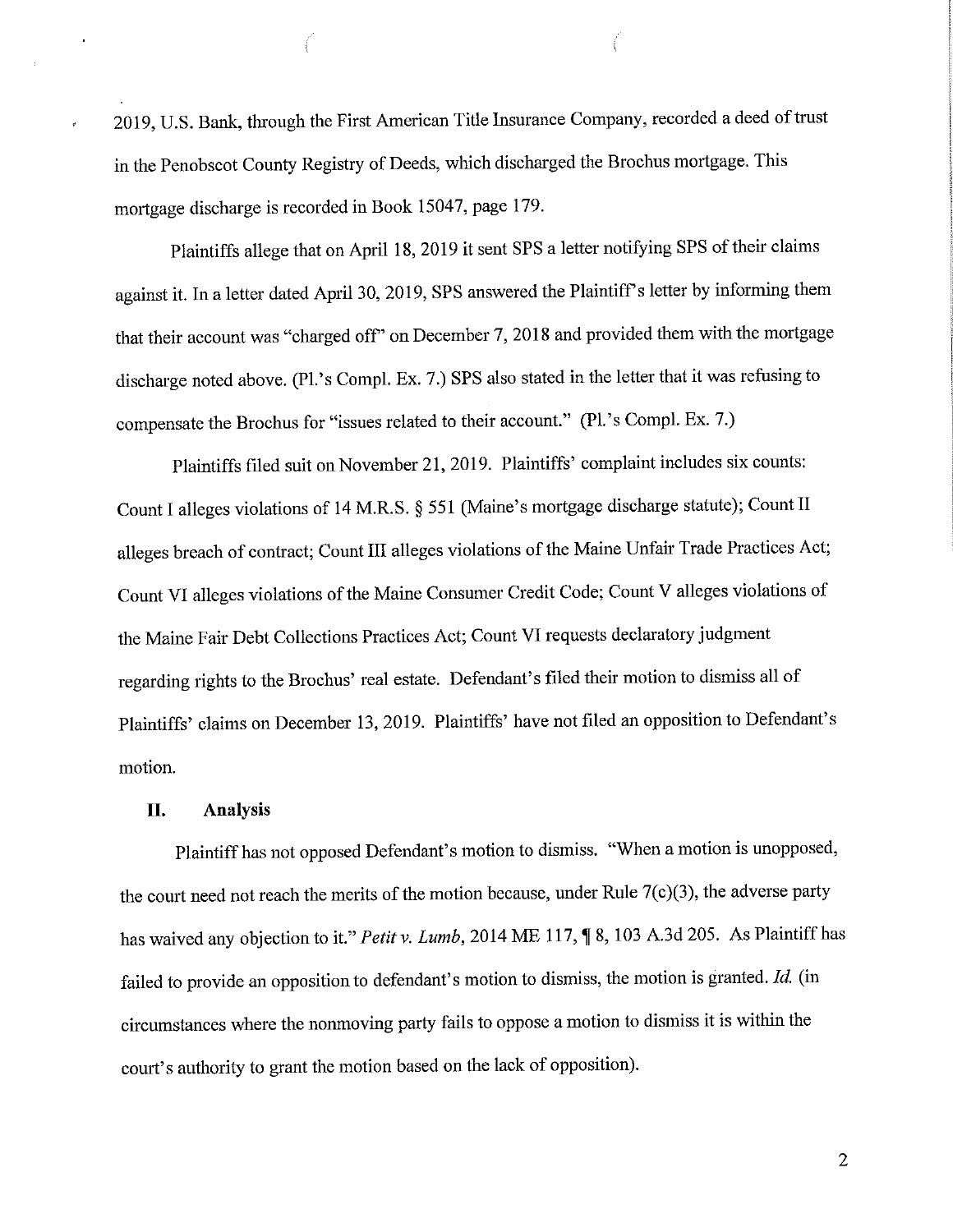Entry:

 $\ddot{\phantom{a}}$ 

Defendant's Motion to Dismiss is granted.

 $\frac{2|18|}{\text{Date}} \cdot \frac{2000}{\text{Date}}$ 

//,  $\frac{\mu}{\mu}$ 

*/Y* Ann Murray, Justice Maine Superior Court

ORDER/JUDGMENT ENTERED IN THE COURT DOCKET ON: 2/20/20